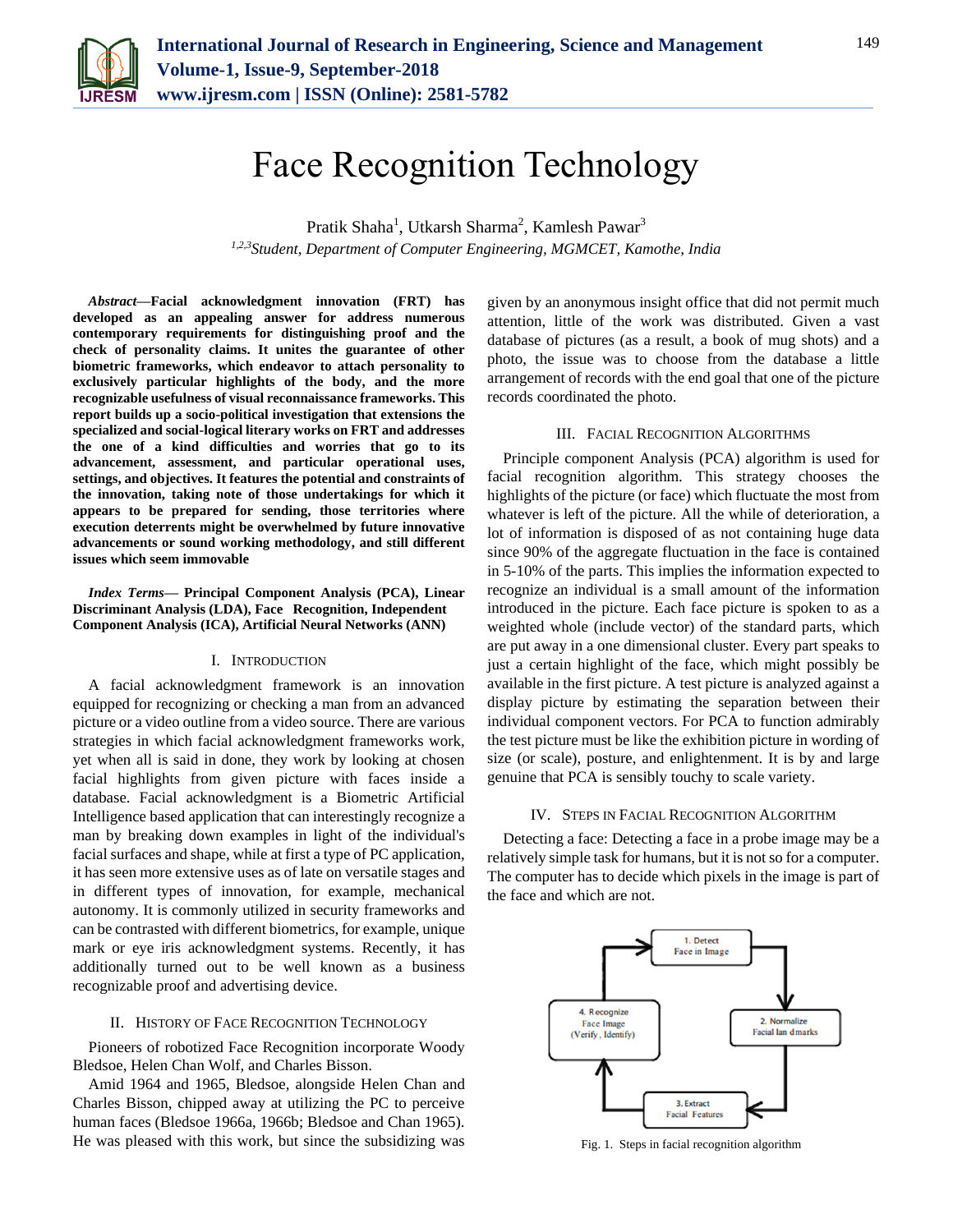

Normalization: Once the face has been detected (separated from its background), the face needs to be normalized. This means that the image must be standardized in terms of size, pose, illumination, etc., relative to the images in the gallery or reference database. To normalize a probe image, the key facial landmarks must be located accurately. Using these landmarks, the normalization algorithm can (to some degree) reorient the image for slight variations. Such corrections are, however, based on statistical inferences or approximations which may not be entirely accurate. Thus, it is essential that the probe is as close as possible to a standardized face.

# V. TECHNIQUES OF FACE RECOGNITION

Traditional approach: Some face acknowledgment calculations distinguish facial highlights by separating milestones, or highlights, from a picture of the subject's face. For instance, a calculation may break down the relative position, measure, and additionally state of the eyes, nose, cheekbones, and jaw [9]. These highlights are then used to look for different pictures with coordinating highlights

Three dimensional: 3D system utilizes 3D sensors to catch data about the state of a face. This data is then used to recognize particular highlights on the surface of a face, for example, the form of the eye attachments, nose, and chin. One preferred standpoint of 3D confront acknowledgment is that it isn't influenced by changes in lighting like different systems. It can likewise recognize a face from a scope of review edges, including a profile view. Three-dimensional information focuses from a face endlessly enhance the accuracy of face acknowledgment. 3D examine is upgraded by the advancement of complex sensors that complete a superior occupation of catching 3D confront symbolism.

Skin Texture Analysis: Another developing pattern utilizes the visual points of interest of the skin, as caught in standard computerized or checked pictures. This system, called Skin Texture Analysis, turns the one of a kind lines, examples, and spots clear in a man's skin into a scientific space.Surface Texture Analysis, works similarly facial acknowledgment does. A photo is taken of a fix of skin, called a skinprint. That fix is then separated into littler squares. Utilizing calculations to transform the fix into a scientific, quantifiable space, the framework will then recognize any lines, pores and the genuine skin surface. It can recognize contrasts between indistinguishable twins, which isn't yet conceivable utilizing facial acknowledgment programming alone. Tests have demonstrated that with the expansion of skin surface examination, execution in perceiving countenances can expand 20 to 25 percent.

# VI. APPLICATIONS OF FACE RECOGNITION

Social Media: Established in 2013, Looksery proceeded to fund-raise for its face change application on Kickstarter. After effective crowdfunding, Looksery propelled in October 2014. The application permits video visit with others through an extraordinary channel for faces that changes the look of clients. While there are picture expanding applications, for example, FaceTune and Perfect365, they are constrained to static pictures, though Looksery enabled enlarged reality to live recordings. In late 2015, SnapChat obtained Looksery, which would then turn into its point of interest focal points function. SnapChat's enlivened focal points, which utilized facial acknowledgment innovation, reformed and reclassified the selfie, by enabling clients to add channels to change the manner in which they look. The choice of channels changes each day, a few cases incorporate one that influence clients to resemble an old and wrinkled adaptation of themselves, one that enhances with Photoshop their skin, and one that places a virtual blossom crown over their head. The pooch channel is the most prominent channel that aided impelled the consistent accomplishment of SnapChat, with prevalent famous people, for example, Gigi Hadid, Kim Kardashian and the preferences routinely posting recordings of themselves with the canine channel. DeepFace is a profound learning facial acknowledgment framework made by an exploration aggregate at Facebook. It recognizes human faces in advanced pictures. It utilizes a nine-layer neural net with more than 120 million association weights, and was prepared on four million pictures transferred by Facebook users [23][24]. The framework is said to be 97% exact, contrasted with 85% for the FBI's Next Generation Identification system.[25] One of the makers of the product, Yaniv Taigman, came to Facebook through their 2007 obtaining of Face.com.

Security Services: The Australian Border Force and New Zealand Customs Services have set up a robotized outskirt handling framework considered SmartGate that utilizations confront acknowledgment, which contrasts the substance of the explorer and the information in the e-visa microchip.[31] Major Canadian airplane terminals will utilize another facial acknowledgment program as a major aspect of the Primary Inspection Kiosk program that will contrast individuals' appearances with their travel papers. This program will first come to Ottawa International Airport in mid-2017 and to different airplane terminals in 2018. The Tocumen International Airport in Panama works an air terminal wide observation framework utilizing several live face acknowledgment cameras to recognize needed people going through the airport. Police powers in the United Kingdom have been trialing live facial acknowledgment innovation at open occasions since 2015. Nonetheless, an ongoing report and examination by Big Brother Watch found that these frameworks were up to 98% off base.

## VII. ADVANTAGES AND DISADVANTAGES

*Advantages:* One key preferred standpoint of a facial acknowledgment framework that it can individual mass distinguishing proof as it doesn't require the participation of the guinea pig to work. Legitimately composed frameworks introduced in airplane terminals, multiplexes, and other open spots can distinguish people among the group, without passersby monitoring the framework. Be that as it may, when